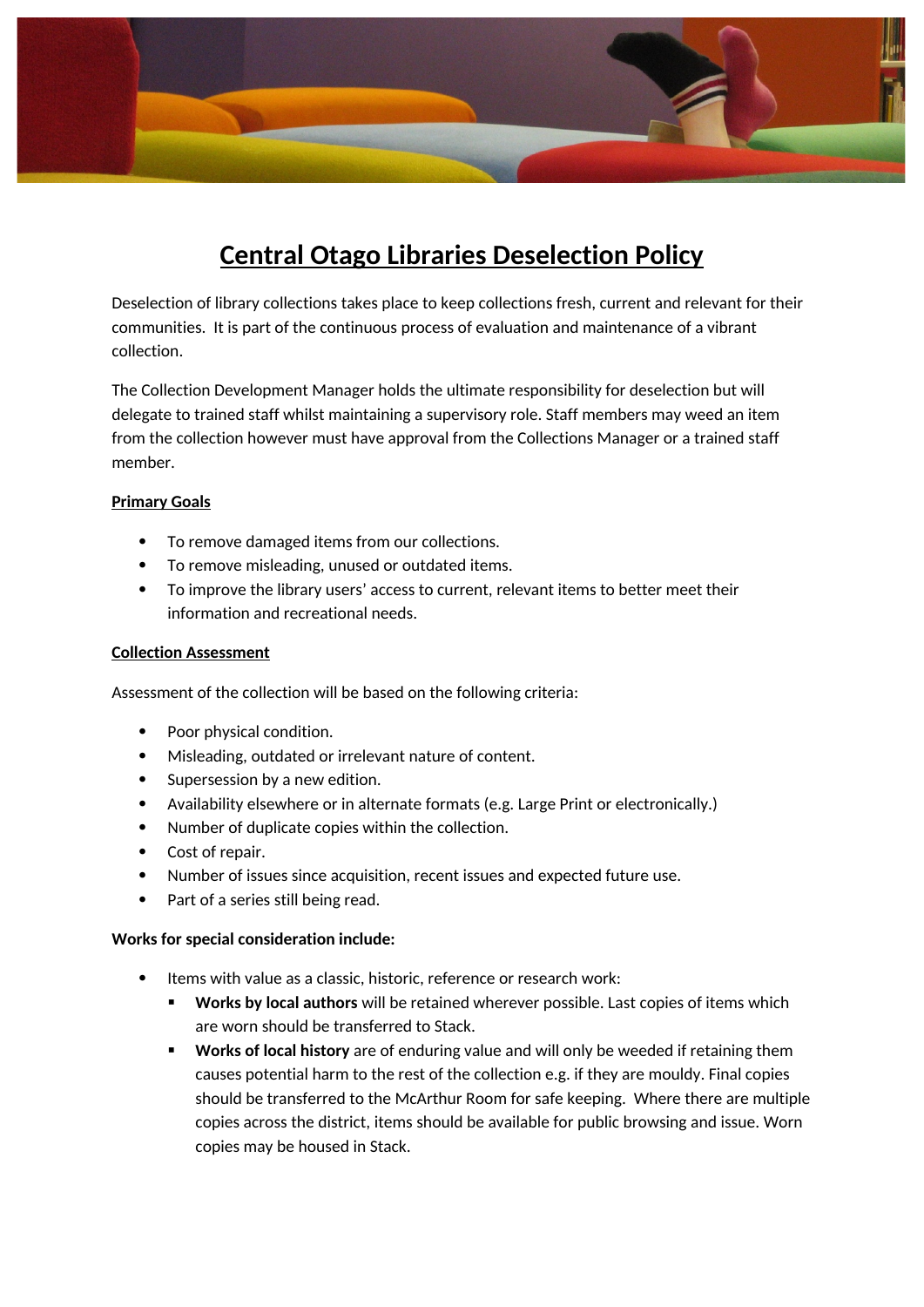- **Works deemed to be "Classics"** will be retained by the district however it is not necessary for copies to be held by every branch.
- **Works unique within our collections** where the information is not easily obtainable elsewhere or available through Interloan. As part of Kōtui we can view a larger number of libraries' catalogues to assist with this decision.

## **Procedure**

**Damaged or worn items** will be identified as staff move about the library or as items are returned/discharged.

These items will be approved for immediate weeding by the Team Leader/Collections Manager and the item removed from the catalogue. This will take place within 1 working day. Mouldy items should be wrapped in plastic and disposed of immediately.

Other items will be assessed according to the "CREW" guidelines (summary attached). Please refer to the manual for details.

Where there are multiple copies throughout the district the item may be used to replace a worn copy or held aside as a future replacement.

**Series:** an item which is part of a series still being read should only be weeded on condition. Check the catalogue to see if other items are available for customers to reserve. If there are not, or the series is very popular, add the item to the recommendations spread sheet.

## **To Weed:**

- Items being weeded are removed from the catalogue by issuing to CQ\_DELETED
- Weeded items are stamped "Cancelled" or "Deleted" on the front and rear endpapers, have a line drawn through the Item ID (barcode) with an indelible marker and the reminder slip removed from the rear of the book. This is to be undertaken as items are issued to CQ\_DELETED.
- Items are sorted into types (e.g. Children's fiction, Adult Non-Fiction) stored in clearly labelled boxes ready for shipment of sale.
- Items which are not suitable for donation or sale (i.e. very damaged or dirty) will be recycled: after removing the cover, pages are to go to paper recycling and the covers to cardboard recycling if they do not have library covering applied.